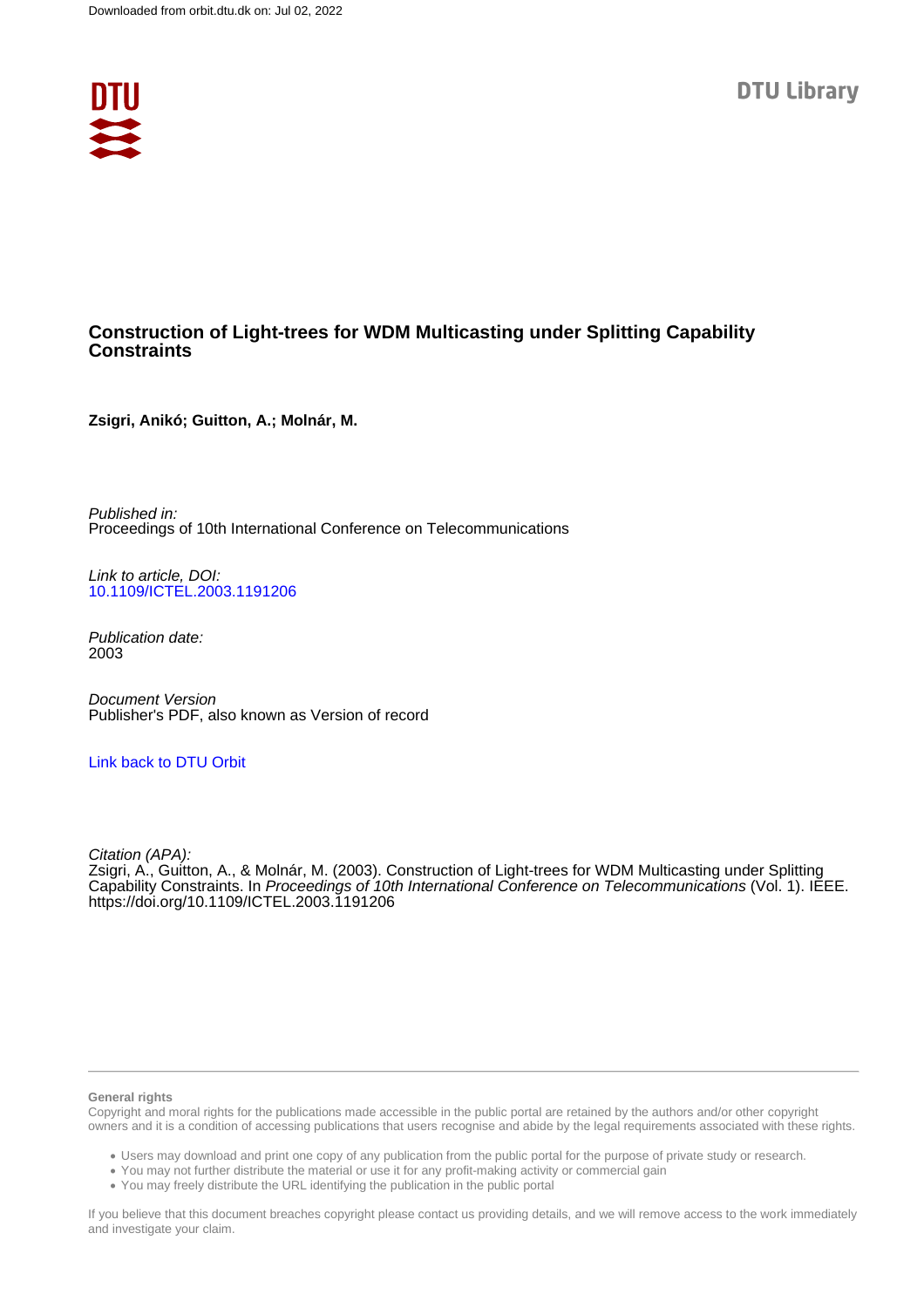# Construction of Light-trees for WDM Multicasting under Splitting Capability **Constraints**

**Anikó ZsiGRI** Research Center COM, Technical University of Denmark DK-2800 KGS.Lyngby, Denmark az@com.dtu.dk Alexandre GUITTON IRISA/University of Rennes I, Campus de Beaulieu 35042 RENNES Cedex, France **[alexandre.guitton@irisa.fr](mailto:alexandre.guitton@irisa.fr) Miklós MOLNÁR IRISA/INSA.** Campus de Beaulieu 35042 RENNES Cedex, France [miklos.molnar@irisa.fr](mailto:miklos.molnar@irisa.fr)

*to several outputs, Since to fabricate* **an** *optical switch with splitting capability is an expensive technology, there are few* Multicast communication is becoming increasingly switches that are multicast capable. The heuristics designed important in the recent years, due to more effi *for all-optical networks have to handle this limitation. In this paper, we introduce a Shortest Path Based Forest algorithm for all-optical rrerworkc We pmpose a post-processing algorithm to reduce the number of wavelength needed The effect of this post-processing algorithm is* **also** *m'ned in a well-known*  approach

Keywords: All-optical networks, **Multicast; WDM,**  Splitting capability; Routing algorithms.

### I. **INTRODUCTION**

The technology of optical networks is continuously changing, leading to better performance. The optical transmission links used to be simple one wavelength point-to-point connections with optical transmitters and receivers. Today this **type** of optical links are being replaced with WDM (Wavelength Division Multiplexing) transmission links to increase the capacity. WDM is also known **as** Optical Frequency Division Multiplexing, since multiple wavelengths are transmitted simultaneously and combined **on** the same optical fiber. WDM technology is very attractive for high-capacity networks, such as backbone networks, since many data streams can be transmitted on the same fiber in parallel. Transmission systems with 10.2 Tbps on **a** fiber have been

*Absfmct- Communication systems with all-opticaf multi-* demonstrated [l]. This capacity was obtained using casting have better performance than those using optical/elec- 273 wavelengths, and each wavelength had 40 Gbps<br>trical/optical conversion, Multicast protocols assume that all **representively** proposition many WDM transmiss *tricaVoptical conversion. Multicast protocols assume that all transmission rate. Presently many WDM transmission nodes in the network can forward the signal from one input <i>and the signal manuformalision* systems are available from different providers.

> *important in the recent years, due to more efficient* bandwidth usage and the increasing popularity of the point-mnltipoint multimedia applications. In the network layer, multicast support means that a multicast protocol is running on the router, **so** packets **are** generally forwarded on tree. Tunneling can be used to handle multicast incapable routers **[2].**

> While the duty of the network layer **is** to deliver multicast routes (create the multicast **tree).** the responsability of the physical layer is to realize the transmission on the optical network. In order to support multicasting in the optical domain, the optical switch has to be able to transmit one incoming signal to several **outputs,** which *requires* the usage of power-splitters. Having splitters in the switch induces insertion **loss** and power division **loss.**  This power loss has to be compensated with amplifiers. **Because** of the fabrication complexity of the desired components, the multicast capable switches **are.** very expensive and therefore rarely implemented into existing systems.

> In many cases the splitting problem **is** avoided with opticaUelectricaVoptical conversion *(ONO)* **[31,** but **this**  solution is not so efficient, since the electrical domain limits the data rate and introduce delay. Another solution would be to **use** tapping devices in the switches with

# **0-7803-7661-7/03/\$17.0002003 IEEE**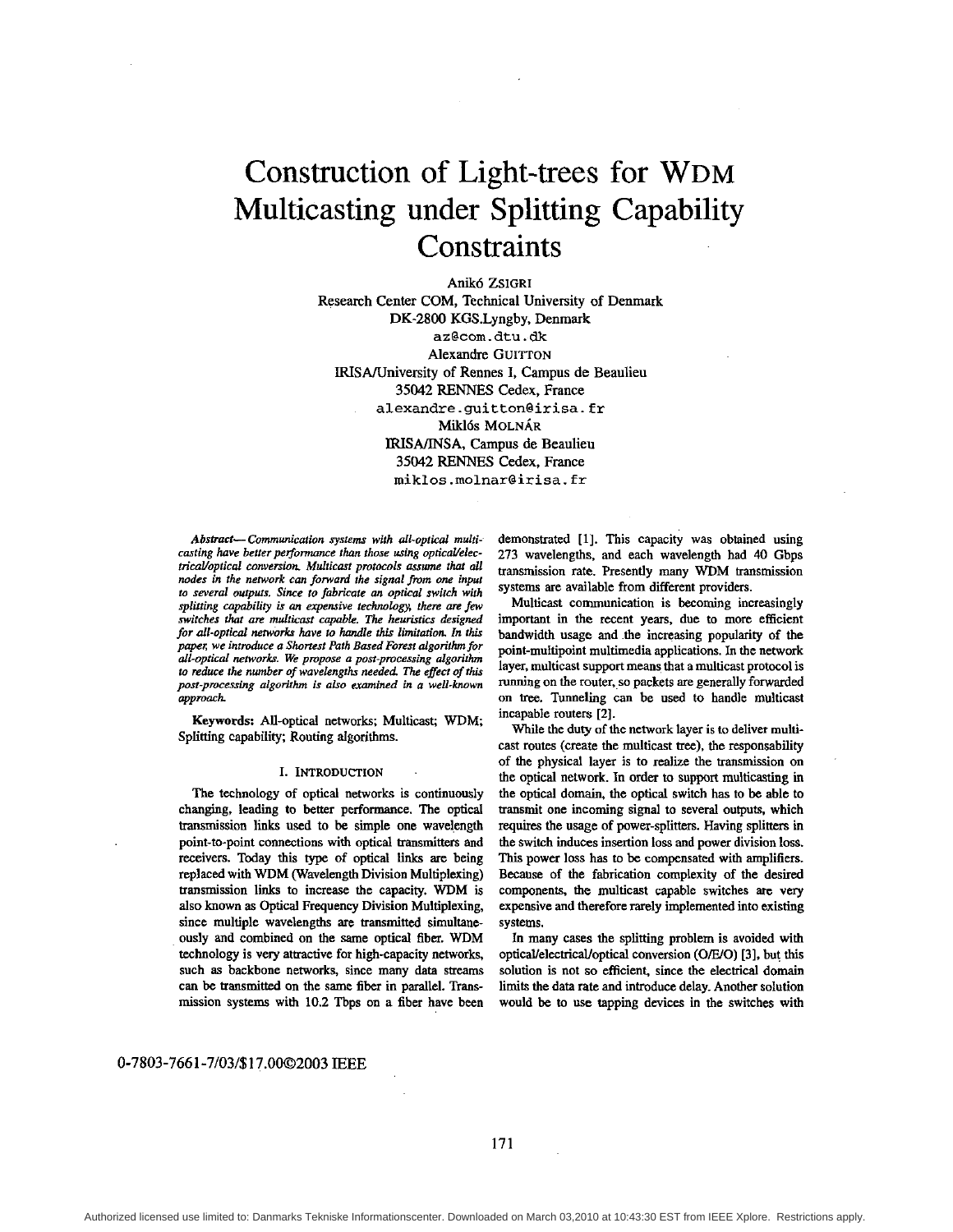special multicast tree generation algorithms **[41.** This solution avoids the need of power-splitters, but requires more wavelengths. In this paper we will focus on alloptical solutions and rely on the currently implemented switch architectures.

**IP** layer multicasting with physical layer unicasting avoids the use of *O/E/O* converters and the splitting ability of the switches. Measurements show that all-optical multicasting can reduce the number of wavelengths with 60% compared tn optical nnicasting **[51.** All-optical **trees**  are realized by light-trees, which are point-to-multipoint optical connections **[6].** This concept reduces the number of transceivers and the average packet hop distance in the network. The set of light-trees generated is called light-forest

In this paper we assume that when a node can split, it has infinite splitting capability. A node with splitting capability is called multicast capable **(MC)** node, while a node without splitting capability is called multicast incapable (MI) node in the literature **[7]. A** network, in which all switches **are** MC nodes is a network with full splitting capability, while a network with MI nodes is a sparse splitting capable network. The full splitting capable network with wavelength conversion capability can handle the same multicast trees as the electronical domain. In case of sparse splitting capability or lack of wavelength converters, the multicast tree has to be realized differently in the optical domain than in the electronical domain. In this paper sparse splitting capable networks with **full** wavelength conversion capability are discussed.

Finding a tree with minimal total cost in sparse splitting capable networks is referred to as a Degree Constmined Steiner Problem (DCSP) *[8].* **This** theoretical graph problem is a generalization of the Steiner Problem, and is therefore also NP-complete *[9].* While an optimal tree for the Steiner Problem always exists. **this** is not the case for the DCSP problem, that is why forests have to be used.

#### **11. MATHEMATICAL BACKGROUND**

Consider a connected network  $G = (V, E)$ , where V is a set of vertices and *E* a set of edges, **a** cost function with positive value  $d(e)$  on edges  $e \in E$ , a source, **s,** and a group, *Z,* of destinations. In order to realize multicasting, the construction of a tree spanning  $Z \cup \{s\}$  is needed. Generally, two kind of multicast trees are **used:** 

- shortest path trees,
- minimum Steiner trees.

Shortest path **trees are** designed to minimize the delay from the source s to each destination, or member,  $m \in$ 



**Fig. 1. Unsolvable topology for Minimum Steiner** Tree **Roblcm and for Shortest Path Bard Tree Roblem** 

*2.* Let the shortest path from **s** to **m** be *path(&* m). The Shortest Path Based Tree can then be defined as:

$$
T=\bigcup_{m\in Z} path(s,m).
$$

This problem can be solved by using the Dijkstra algorithm [lo].

The total cost  $d(T)$  of a tree, T, is defined as the sum of the cost of all edges in  $T$ :

$$
d(T)=\sum_{e\in T}d(e).
$$

The Minimum Steiner tree is the tree *T'* with minimal  $\text{cost } d(T^*)$  spanning  $Z \cup \{s\}$ . Finding  $T^*$  is NP-complete **1111,** that is why heuristics are frequently **used.** 

In sparse splitting capable optical networks, finding a Shortest Path Based Tree or a Minimum Steiner tree is not always solvable because of  $MI$  nodes. In Figure **1,** a tree spanning A. B and *C can* not be found due to the splitting incapability of the *D* branching node. A forest has to be built in order to obtain a solution. In the following, the Degree Constrained Shortest Path Based Forest Problem and the Degree Constrained Steiner Problem **are** described.

## **A.** *Degree Constrained Shortest Path Based Foresf Pmblem*

Finding a forest of Shortest Path Based Trees, spanning  $Z \cup \{s\}$  and respecting node constraints, will be called the Degree Constrained Shortest Path Based Forest Problem (DCSPF). This problem is an extension of the Shortest Path Tree Problem. The DCSPF can always be solved by using the set of *shortest* paths between the source and the destination. **The** goal is to find a forest that:

- . **minimizes** the number of Shortest Path Based Trees (DCSPF- 1 ),
- . minimizes the total cost (DCSPF-2).

By reduction to the Set Covering Problem, it can be shown that DCSPF-1 is NP-complete. By reduction to the Weighted *Set* Covering Problem, it can be shown **that**  DCSPF-2 is also NP-complete, **so** heuristics should be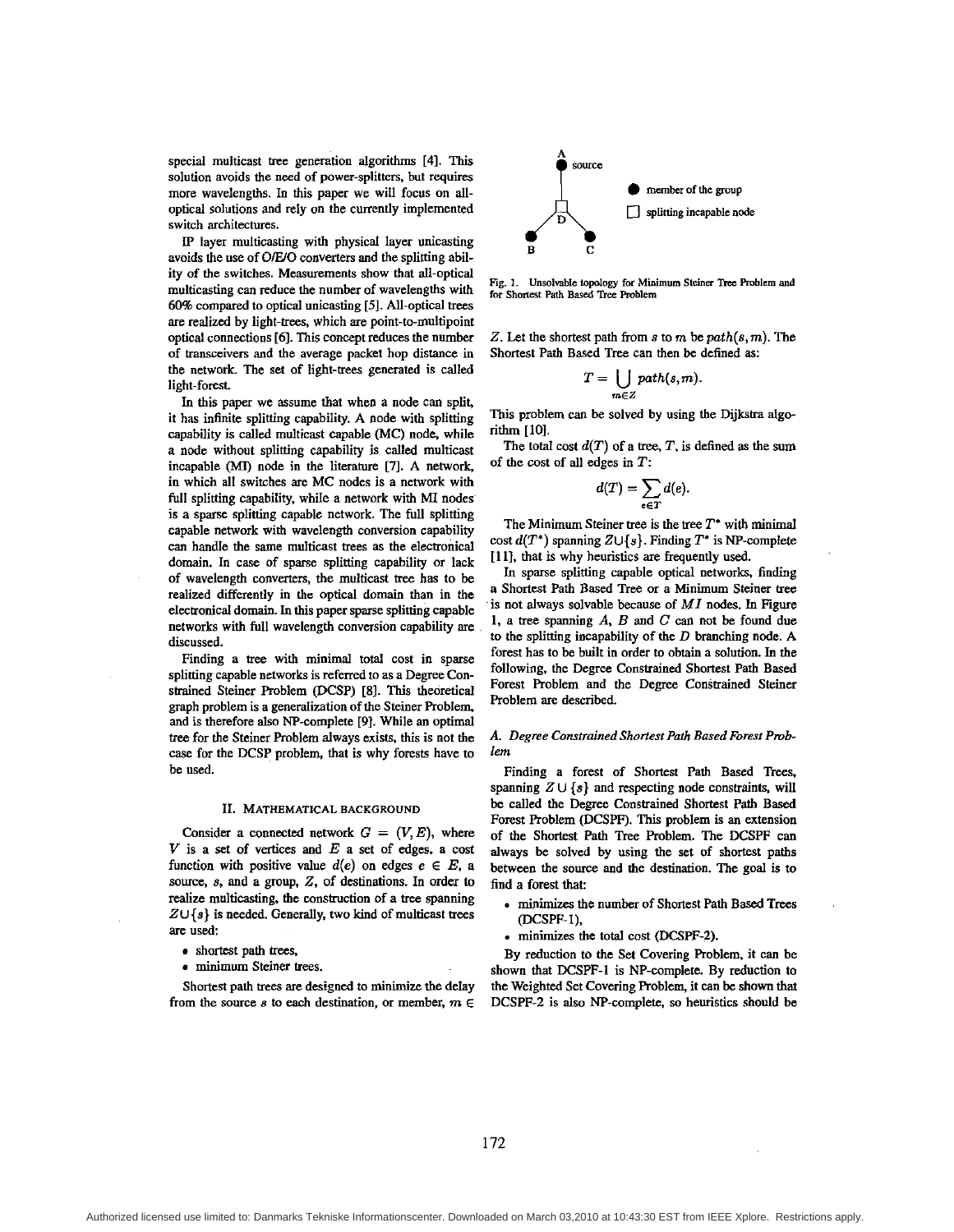used. Heuristics we will propose will be for the DCSPF-1 problem.

#### *B. Degme Construined Steiner Pmblem*

This problem is first referred in 181. Given the set *MIS* of MI nodes, a minimum total cost forest with branching nodes not in MIS has to be found. Many heuristics exist for this problem, such as the modification of Takahashi-Matsuyama algorithm **1121,** called Member-Only (MO) *[5].* Some heuristics for these two problems are mentioned in the following section.

# **111. HEURISTICS FOR SPARSE SPLITTING CAPABLE NETWORKS**

Three metrics have been considered in order to compare different heuristics:

- . number of wavelengths,
- number of wavelength channels,
- . average delay from the source to the members.

Since the number of wavelengths is limited on each link, it is important to minimize the number of wavelengths needed by a forest. On a forest, some edges can belong to several trees. These edges must have different wavelengths. The *number of wavelengths* is defined **as**  the maximum number of trees sharing the **same** edge. The *number of wavelength chnnnels* in a forest is equal to the **sum** of the total number of edges on each tree.

There are **two** important categories of algorithms used for **IP** multicast routing:

- Heuristic approaching Minimum Steiner trees,
- Shortest Path Based Tree algorithms.

Most of the existing heuristics in all-optical networks approach Minimum Steiner trees. A Minimum Steiner tree **minimizes** the total cost of the partial spanning **tree.** 

MO is a well-known heuristic for sparse splitting capable networks *[5].* It is a modification of the Takahashi-Matsuyama heuristic. First, the source is connected to the closest member by a shortest path, creating a tree. In each iteration, the closest node to the tree is connected either to a splitting capable node or to a leaf node, by a shortest path.

#### *A. Shortest Path Based Forest heuristic*

We propose an algorithm, which is in the Shortest Path Based Tree algorithm category. It is called Shortest Path **Based** Forest algorithm (SP). The original version of **this** algorithm is used by MOSPF and is not able to handle the splitting capability of switches **[2].** We have modified the Shortest Path **Based Tree** algorithm to take into account the splitting capability of nodes. We propose two main steps for SP to provide a **good** solution. The



**fig. 2. heuristic.**  Spanning trec created by the Shortest Path Based Forest



Fig. 3. Comparisons of studied heuristics  $-$  (a): SP (b): S3P.

first is the construction of the shortest pathes from the source to the destinations. In **step** two, patbes **are** merged together if the resulting tree ody contains MC branching nodes. The created forest covers the same edges **as** the shortest pathes. On Figure 2, three **trees are** needed to handle the splitting incapability constraints. On the first step, 4 trees are created. since there are 4 destinations. Only the path **from** the *source* to C and the path from the source to D can be merged **on** the second step.

The SP algorithm is optimal for the delay metric and solutions can be found in polynomial time. It can generate more trees. The **uees** can be overlapped on several edges, which increase the number of needed wavelengths. This shortcoming can be improved with a post-processing algorithm. In the next section we propose **a** post-processing algorithm, which improves the feature of SP.

#### *B. Post Processing Algorithm*

The post-processing algorithm (PP) is designed to reduce the number of wavelengths needed by the forest built by our proposed heuristic. **SP.** The PP algorithm applied on the SP algorithm will be called S3P.

**Certain** trees are merged together using shortest path in order to decrease the number of wavelengths (since the number of trees decreases). *'ho* trees are merged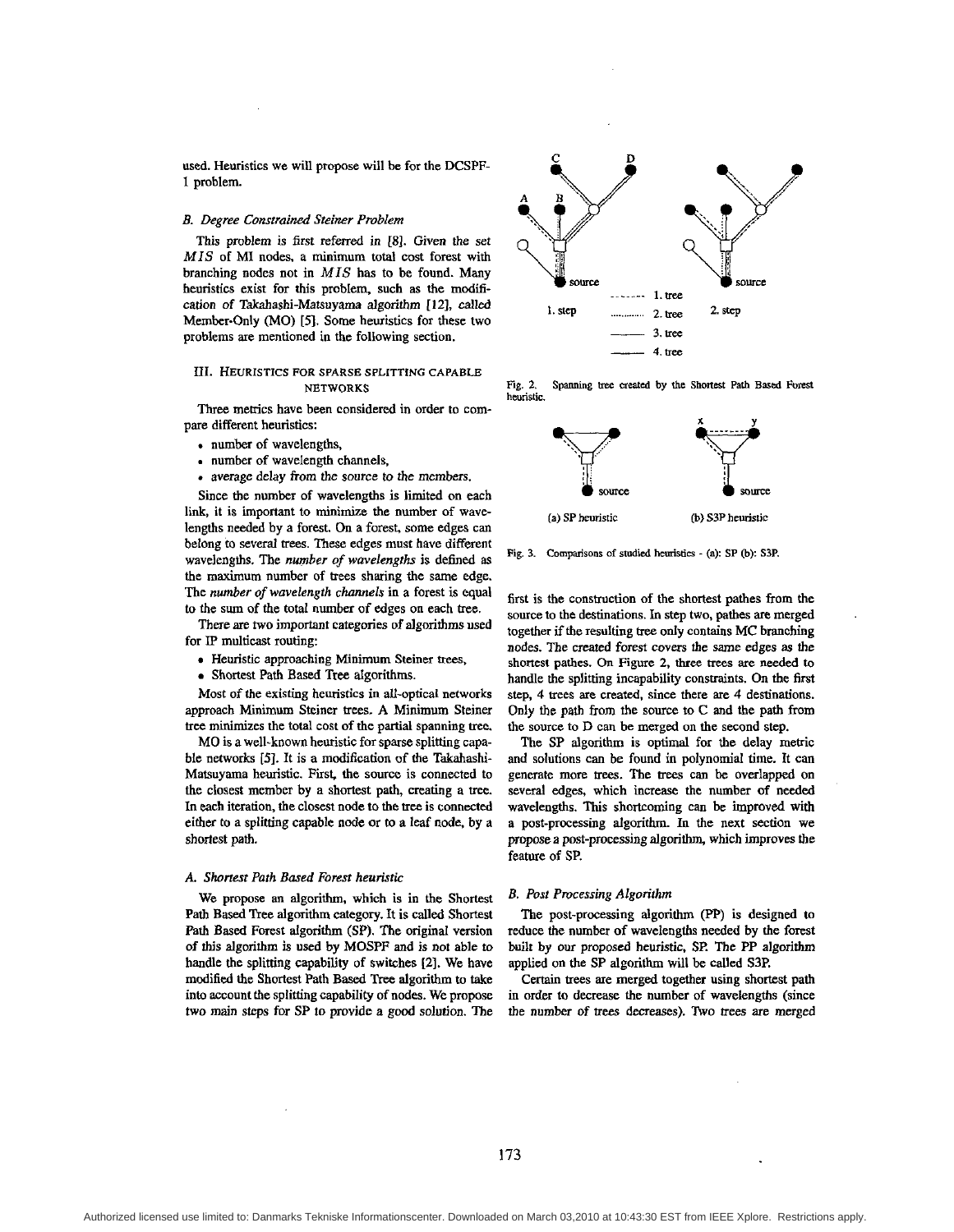only if two leaves  $x$  and  $y$  satisfy:

 $d(x,y) \leq \min\{d(x,source), d(y,source)\},\$ 

where  $d(x, y)$  is the distance between x and y in the tree.

Each merging induces a loop, which has to be removed. PP removes the longest possible path to keep the tree skucture. This path has the following properties:

- degree greater or equal than 3 in the tree.<br>All intermediate members are non-members and The extremities have to be either members or having
- having degree 2.

| algorithm PP                                           |
|--------------------------------------------------------|
| begin                                                  |
| forall member x do                                     |
| find the closest member $y$ to $x$ such as             |
| $(x, y \in MCS$ or x, y are leaves) and $T_x \neq T_y$ |
| if $d(x, y) \le \min\{d(x, source), d(y, source)\}\$   |
| then                                                   |
| if $T_x$ and $T_y$ can be connected by the             |
| shortest path from $x$ to $y$ then                     |
| $T_{xy} \leftarrow T_x \cup T_y \cup path(x, y)$       |
| remove from $T_{xy}$ the loop by removing              |
| the longest path                                       |
| delete $T_x$ from the forest                           |
| delete $T_y$ from the forest                           |
| add $T_{xy}$ to the forest                             |
| endif                                                  |
| endif                                                  |
| endforall                                              |
| end                                                    |

In most of the cases, each merge reduces the number of wavelength channels or the number of wavelengths used by the forest. Figure 3 shows the behavior of the S3P algorithm.  $d(x, y)$  is lower than  $\min\{d(x, source), d(y, source)\}\$ , so the tree  $T_y$  containing y connects to  $T_x$  through x. The number of wavelengths used and the number of wavelength channels are reduced by one.

This algorithm does not assure the optimal reorganization of the forest. Its advantages manifests in the simplicity and easy implementation. A more efficient PP algorithm can be obtained as follows. Instead of merging trees in G, a new graph  $G'$  is created. In  $G'$ , each tree of the forest is represented by a node. A shortest path between a member x of a tree  $T_x$  and a member y of a tree  $T<sub>v</sub>$  is represented in G' by an edge e from the node corresponding to  $T_x$  to the node corresponding to  $T_y$ . The weight of e is set as:

$$
d(e) = d(path(x, y)) - d(l(x, y)),
$$



**Fig. 4. Delay from the source to** the **destinations in MO** and **in SP.** 

where  $l(x, y)$  is the longest path which can be removed where  $l(x, y)$  is the longest path which can be removed<br>by merging  $T_x$  and  $T_y$ . Finally, a spanning tree can be<br>constructed in  $G'$  using the Prim algorithm [13]. The constructed in G' using the Prim algorithm **[131.** The resulting tree is transferred back into a forest in  $G$ .

#### **IV. EXPERIMENTAL RESULTS**

The behavior of the studied algorithms were analyzed in realistic network topologies.

The **Doar** algorithm has been used to generate topolo gies **1141.** Nodes **are** generated randomly on the Cartesian coordinate grid. Edges are added to each node pairs considering the following probability function:

$$
P_e(u,v)=\frac{k\bar{e}}{|G|}\beta \exp{\frac{-d(u,v)}{\alpha L}},
$$

where L is the maximum distance between the nodes.<br> $\alpha$  and  $\beta$  parameters affect the number of connections. In the simulations, values of 0.25 and 0.2 are used for  $\alpha$  and  $\beta$  respectively, resembling geographical locations of the nodes in the real Internet  $[14]$ .  $\vec{e}$  is the average degree of the nodes and  $|G|$  is the total number of nodes in the graph. The value of the  $k$  parameter is set to 25. Values of  $\alpha$ ,  $\beta$  and  $k$  are choosen according to the Doar article [14]. Unconnected topologies are sorted out.

The algorithms are implemented in  $C++$  using LEDA functions [15]. There are 50 nodes generated at each network topology. 30% of the nodes were multicast members, they were choosen randomly. Each measurement was repeated for 1000 times for 11 different splitting capability percentages.

From the Figure 4, it can be seen that the average source to member delay is constant for the SP heuristic. There is no relation between the percentage of splitting capable nodes and the delay. To keep this property, the heuristic has to construct more trees. The delay of MO heuristic greatly depends of the percentage of splitting incapable nodes. In constrained networks, this heuristic

I